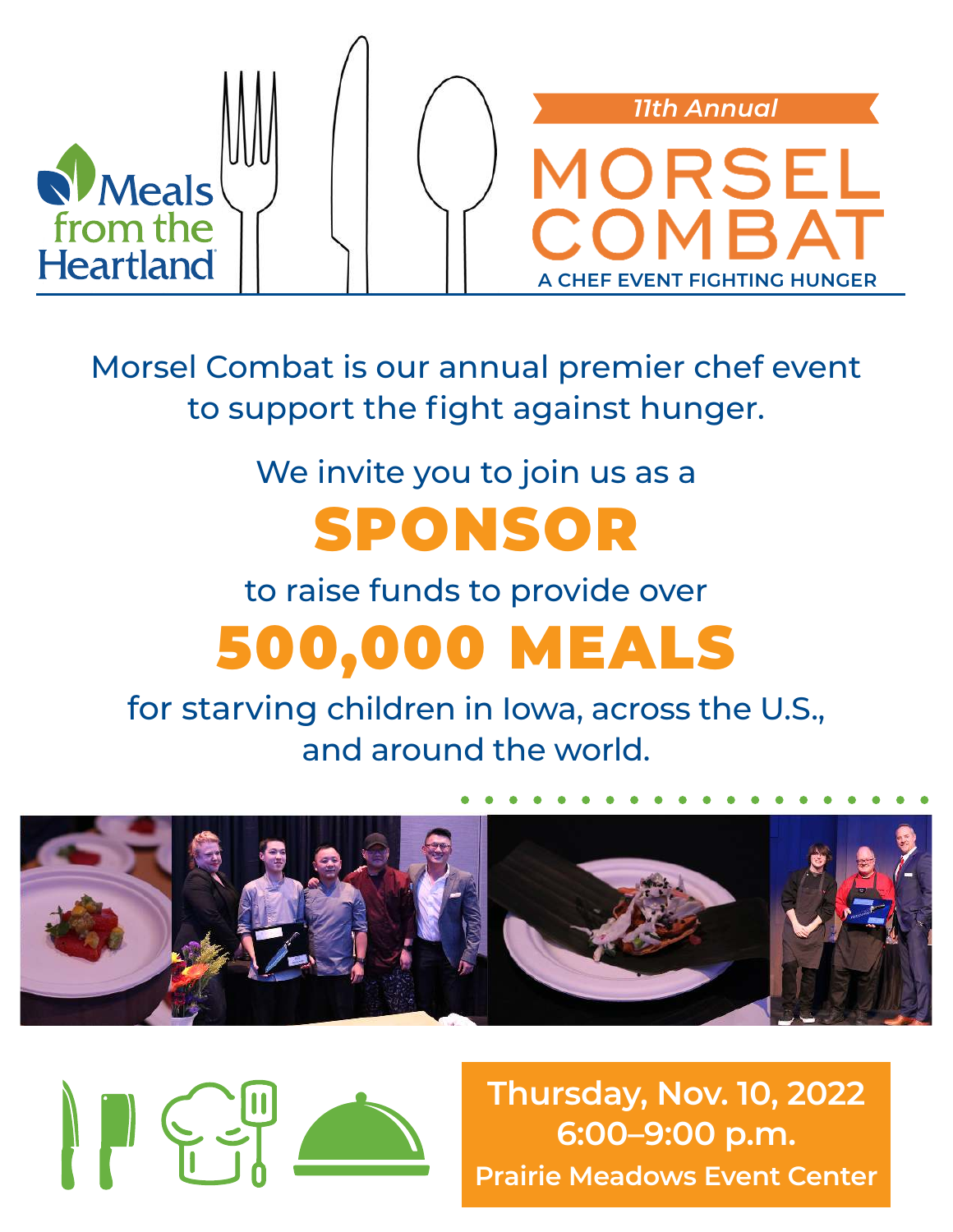#### SPONSORSHIP **OPPORTUNITIES**

# PRESENTING SPONSOR \$15,000

- Sponsor's name(s) will be part of the official event name e.g. *2022 Morsel Combat Presented by……*
- Sponsor's name will be included in all press releases and media interviews
- Sponsor's logo will be included on the photo area backdrop \*
- Recognition from stage (stage address allows for one or two sponsor representatives to take the stage)
- Sponsor's name will appear on event web page(s)
- Sponsor name and/or logo will be prominently displayed on banners \*
- Reserved seating including two (2) tables with seating of ten (10) at each
- Two (2) bottles of wine at each table
- Sponsor's name/logo will appear in event program \*
- Sponsor's name/logo will appear in a scrolling presentation during the pre-program portion of the event

## GOLD SPONSOR \$10,000

- Sponsor's logo will be included on the photo area backdrop \*
- Sponsor's name will appear on event web page(s)
- Sponsor name and/or logo will be prominently displayed on banners \*
- Reserved seating including one (1) table with seating of ten (10)
- Two (2) bottles of wine at your table
- Sponsor's name/logo will appear in event program \*
- Sponsor's name/logo will appear in a scrolling presentation during the pre-program portion of the event